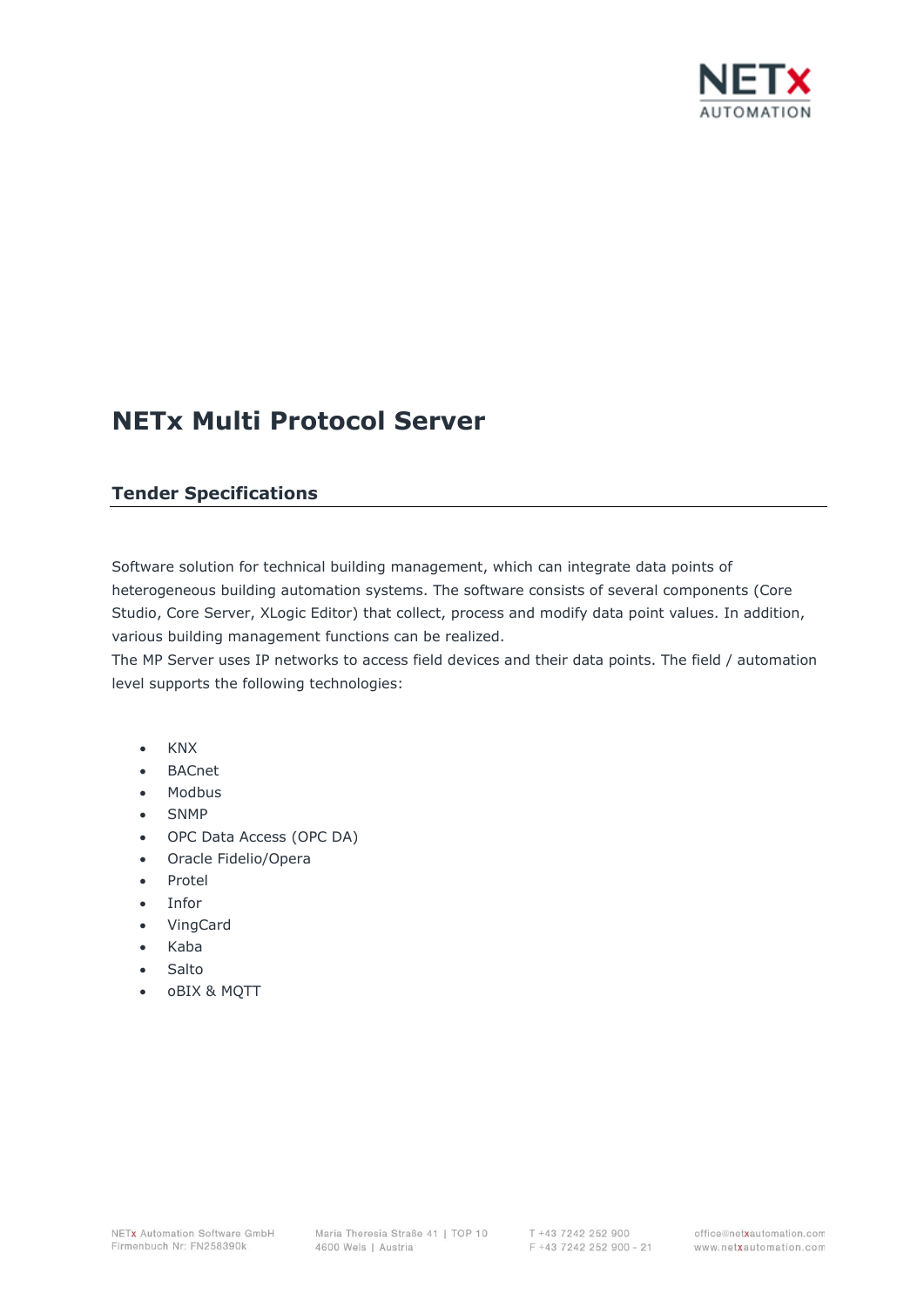

KNXnet / IP tunneling or KNXnet / IP routing is used for the connection to the KNX network. The KNXnet / IP Security extension is also supported. Access is via one or more KNXnet / IP routers and / or interfaces. All official KNX data point types (KNX DPTs) are supported. In addition, non-standardized DPTs can be added. The KNX configuration can be imported directly from ETS using an ETS app. Several ETS projects can be integrated in a single server. When using the ETS app, the entire ETS project is available in the server (group addresses, communication objects, KNX devices, topology, buildings and systems of vision). KNX devices can be monitored by heartbeat mechanism.

The BACnet interface uses BACnet / IP for communication with BACnet devices and their BACnet objects. Using BACnet / IP routers, BACnet devices can be integrated from any BACnet media (MS / TP, ...). An online discovery tool for searching BACnet devices and their objects is provided. In addition, the BACnet offers

Server interface the possibility to create own BACnet objects in the server. Using this server interface, any data points (even non-BACnet data) can be mapped to BACnet objects and made available for access by third-party BACnet clients.

The Modbus interface uses Modbus / TCP to access Modbus devices and their data points. Using Modbus TCP Gateways, Modbus / RTU devices can also be integrated. Configuration of manufacturer-dependent Modbus implementations (memory layout, register types, Modbus service types to be used, etc.) is possible. In addition, the Modbus interface supports the integration of native Modbus / RTU devices over TCP / IP or UDP / IP using standard IP-to-RS485 converters. The SNMP interface supports SNMP version 1, 2, and 3. SNMP data points can be polled at a definable time interval. In addition, SNMP can be processed.

The Fidelio / Opera and Protel interface uses the FIAS protocol for the inclusion of property management systems. Information about hotel rooms (booking status, room status, ...) and hotel guests can be requested via this interface. Information such as room status and messages can be exchanged bidirectionally. The Fidelio / Opera interface is certified by ORACLE.

Additional interfaces to property management systems such as Infor are also available. The interfaces like VingCard, Kaba or Salto offer the possibility to integrate electronic door lock systems. Using this interface, door events (guest entry, personnel entry, door open, door closed) can be received.

Data from IoT devices can be integrated via the MQTT interfaces. MQTT data publications ("publish") can also be queried ("subscribe").

Bidirectional data exchange with one or more Gira HomeServern / FacilityServern is also possible. This makes it possible to forward information about any supported technologies to the Gira HomeServer / FacilityServer.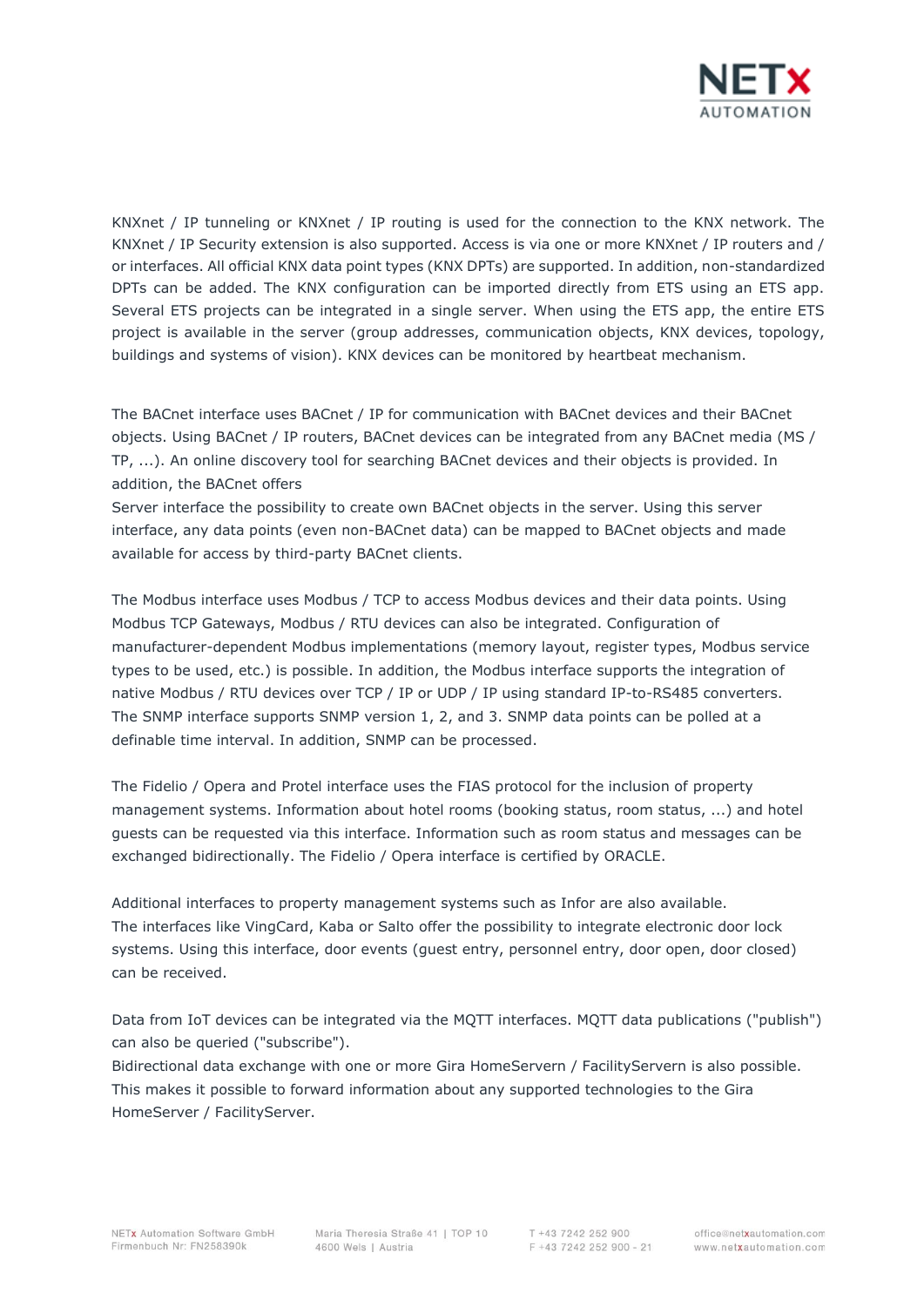

In addition to these native interfaces, additional protocols such as DALI, DMX, EnOcean and M-Bus can be integrated via hardware gateways.

The modular design of the server allows the extension of the existing interfaces. This can be done using LUA programs or C # via a .NET API.

The processed data points can be made available to management clients via open interfaces. The following management interfaces are available:

- OPC DA and OPC UA
- BACnet / IP
- oBIX
- MQTT
- Proprietary TCP / IP interface

Any number of management clients can be connected via these interfaces.

For large projects with different parts of buildings and projects with multiple buildings that are spread over a wide area, multiple servers can be connected via a Wide Area Network (WAN). By means of clustering, data and information between the servers can be exchanged bidirectionally. It is also possible to define a hierarchy of servers where the main server aggregates the data points from different sub-servers.

Redundant configuration is also supported.

All integrated data points can be further processed in the server. It is possible to link data points including automatic data type conversion.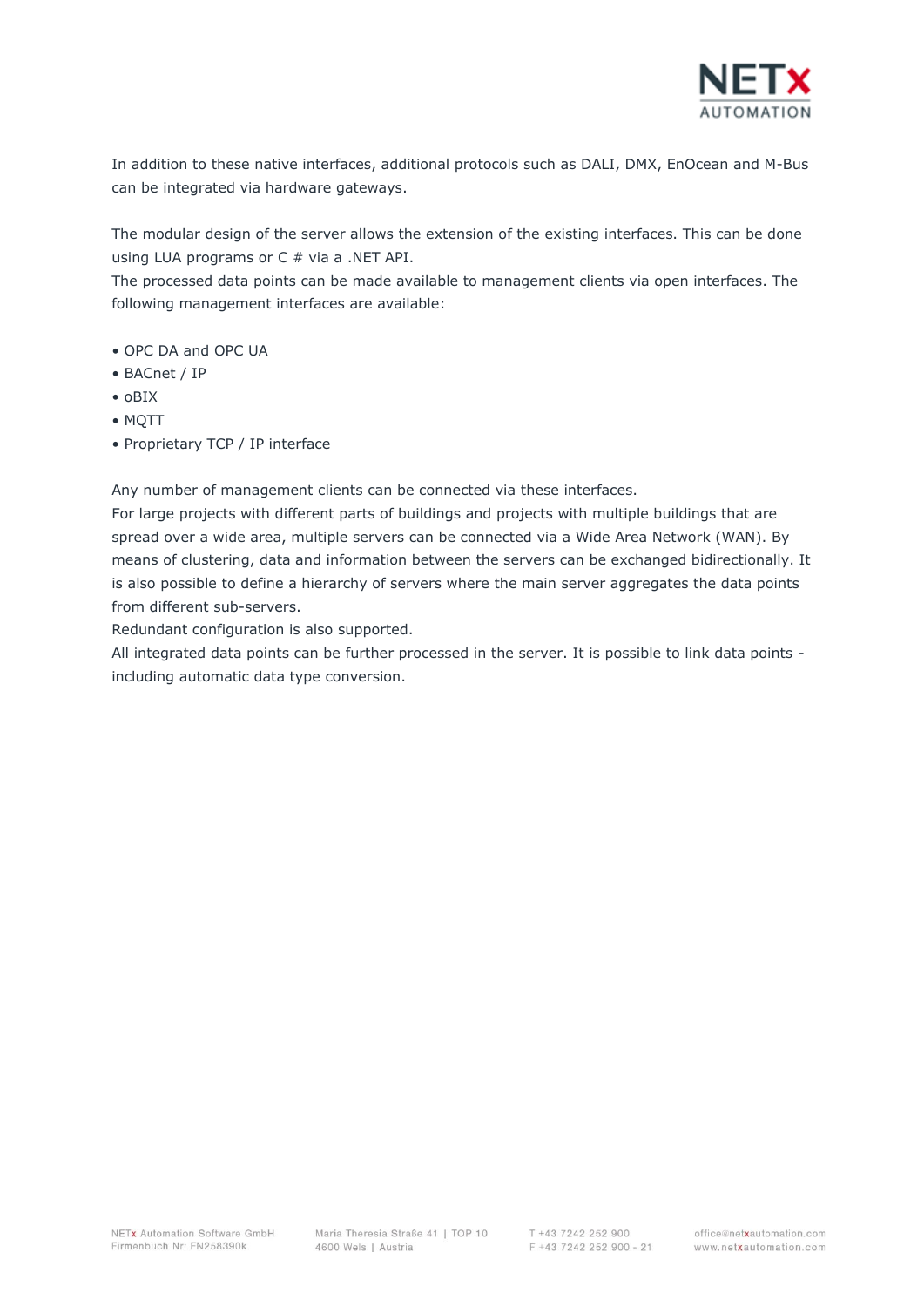

#### **NETxAutomation**

Software GmbH Maria Theresia Straße 41 4600 Wels | Austria T +43 7242 252 900 office@netxautomation.com www.netxautomation.com

Product: NETx Multi Protocol Server Version: ............ Software Protection: ............ Product ID: .............

Definition of the product version: Number of data points Licensed Data Points: Number of KNX group addresses, BACnet objects, Modbus data points, SNMP data points.

Software Protection: Hardlock (with USB dongle) or Softlock (hardware-dependent software code)

optional: Interface Fidelio / Opera Interface Protel Interface Infor Interface VingCard Interface Salto Interface Kaba